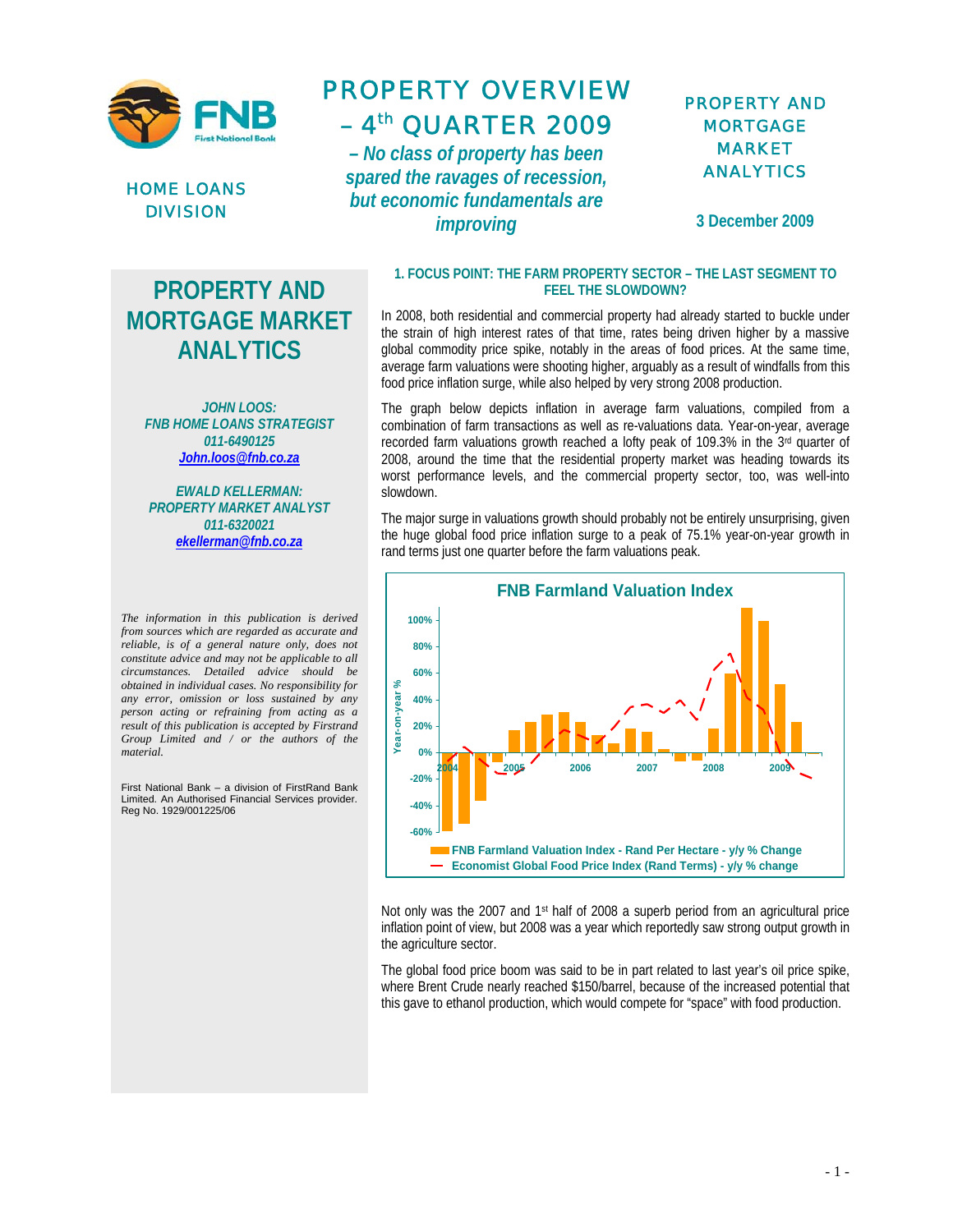

That agricultural boom period has, for the time being, come to an end. The first 3 quarters of 2009 saw Agriculture GDP in negative growth territory, averaging -1.6% decline for the 1st 3 quarters of the year. The Economist Global Food Price Index has averaged -12.8% year-on-year decline for 2009 to date.

The FNB Farmland Valuations Index has followed suit, and for the 3rd quarter of 2009 showed mild year-onyear decline of -0.9%.

This weakening in the index from its spectacular high a year ago arguably puts farm property at the back of the South African Property Cycle, with the residential property sector's price

growth peaking back early in 2005, retail property also seeing its peak in that year, while industrial and office property sector's hung on until 2007 before seeing their returns slide substantially in 2008. Admittedly, though, farm property trends are driven by very different forces, and as such would not always merely follow the trend of the other property categories.

Whereas the residential and commercial property sectors experienced the global commodity boom as largely negative, especially because of the upward pressure that these exerted on interest rates, it would appear that interest rate hikes had little effect on farm values initially, as the negative impact from these was offset by the positive gains from high agriculture prices and strong output (i.e. the part of the economy relevant to farmers). It was only, therefore, after the commodity price boom ended abruptly due to the world economy buckling under its pressure, that the farm property segment appeared to start feeling increased pressure on a national basis.

#### **2. SOUTH AFRICAN ECONOMIC AND PROPERTY SECTOR OVERVIEW**

#### **CURRENT PROPERTY SECTOR FUNDAMENTALS**

#### *"Weak but improving economic fundamentals" is probably the best way to describe the current environment.*

As we head towards 2010, general property sector fundamentals could probably be described as "still-weak but improving". The first major improvement came from 5 percentage points' worth of interest rate cuts from December 2008 to August 2009, which accompanied a steady decline in consumer price inflation. The original drivers of the inflation surge in recent years were predominantly global forces in the form of widespread commodity price inflation, most notably oil and food price spikes. Thereafter, , a sharp commodity price slump after the mid-2008 peak saw our local producer and consumer price inflation rates coming off steadily, paving the way for the series of interest rate cuts.

Currently, there would appear little to worry about in the way signs of a renewed inflation surge. But at the same time, it would appear that the steady downward trend may be coming to an end. The world has shown signs of moderate "reinflation", with commodity prices well off their lows of late-2008/early-2009, the producer price index for imported goods is back in month-on-month inflation after a period of sharp deflation, and the year-on-year rate of deflation in this imported goods index is diminishing steadily.

This imported goods price turnaround is expected to limit further downside to the goods component of the consumer price index, while the services component of the consumer price index is looking rather "downwardly sticky", especially the housing sub-index whose inflation is driven not only by rental growth and escalation rates but by significant increases in



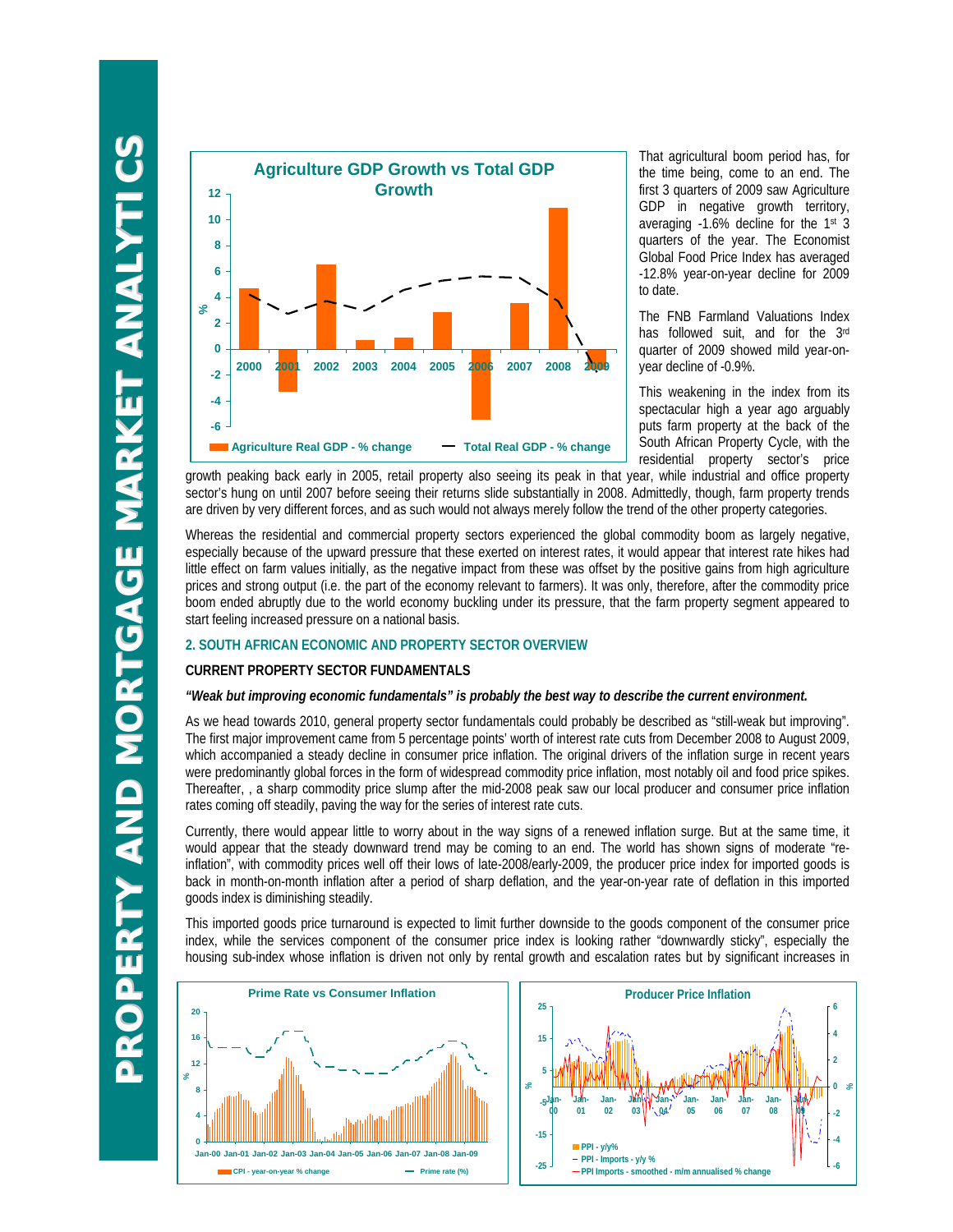services costs, most notably electricity tariff hikes.

In short, the CPI inflation rate is expected to hug the upper limit of the 3% to 6% SARB target range, and no further interest rate cuts are anticipated by Firstrand in the current cycle.

#### *As interest rate stimulus fades in 2010, property will require increasing support from the economy.*

This is not to say that the stimulus to the economy and property is over yet. The entire positive effect of interest rates filters through into the economy over a considerable period of time, and it should be well-into 2010 before the full impact has been felt and the stimulus starts to wear off.

#### *Fortunately, economic growth looks to be picking up…….*

At the stage where the full impact of interest rates has more-or-less fed through into property, it will up to the economy to provide increased support for the property sector. Indeed, that already looks set to be the case, with 3rd quarter real economic growth having emerged from negative territory to record positive quarter-on-quarter annualised growth of 0.9%, while the SARB Leading Business Cycle Indicator continues to trend steadily upward on a month-on-month basis.

This improving growth environment is due in part to local interest rate cuts, but also due to an improving global economy, buoyed by a loose monetary regime in many developed economies along with a number of fiscal stimulus packages aimed at ending the global financial crisis as well as the severe economic pain. As yet, big global numbers don't look wonderfully impressive, but improvement is being witnessed, and the graph below shows G-4 Industrial Production moving steadily back towards ultimately achieving positive year-on-year growth.



#### *….But don't expect too much.*

However, the move back to positive growth has been sluggish. The typically interest rate sensitive sectors such as residential property and vehicle retail have shown some improvement, but not the type of improvement that 5 percentage points' worth of interest rate cuts would have had 5 years ago as it did in 2003/4, while export sectors are making heavy weather of it. Two of the usual suspects have been singled out, namely the banks for "not lending" as well as the "strong rand".

While the allegations regarding the latter appear somewhat spurious, because the strength of our currency is questionable, the allegations against the former suspects have some substance in the sense that banks are definitely far more conservative in their retail banking lending practices compared with a few years ago. This is partly due to the National Credit



Act but also due to an economic environment that looks substantially worse than a few years ago, and an environment which is still exerting severe financial pressure on the household sector. This has meant that the household sector has made limited progress in kickstarting the downward part of its debt cycle towards a lower household debt-to-disposable income ratio, and therefore, at a high 76.3% of disposable income its debt ratio limits its ability to respond to the recent interest rate cuts with "aggressive borrowing" growth. It would thus appear unrealistic from the banks in terms of kickstarting growth, while the rand is not really something over which anyone has major significant control. Rather, with a host of home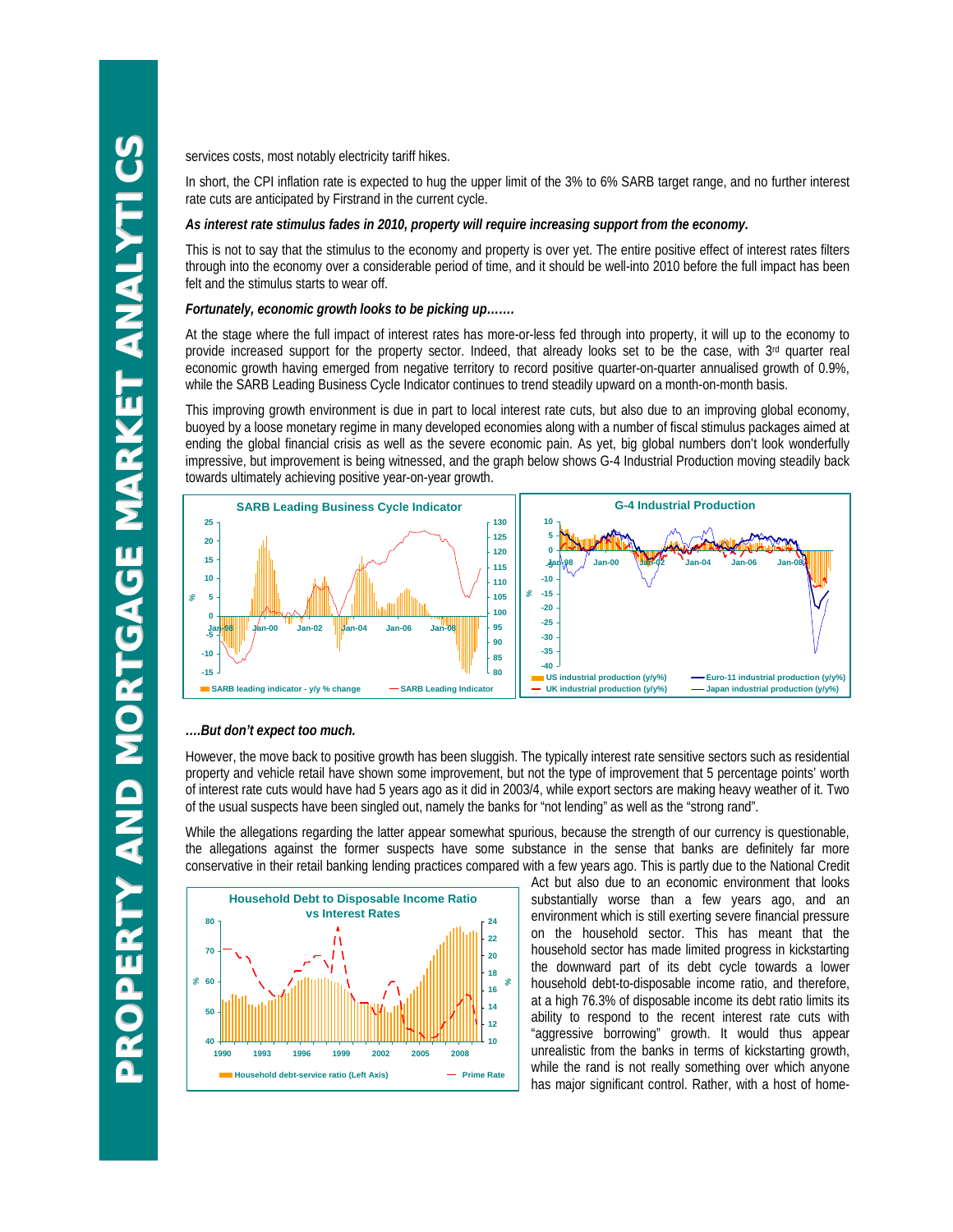grown domestic structural impediments (high household debt being just one), the SA economy and thus its property market remains highly exposed to global economic developments.

#### *IMF points to moderate Global recovery and abundant policy challenges to tackle.*

Speaking of global economic developments, what does 2010 appear to have in store for us? In its World Economic Outlook of October 2009, the International Monetary Fund (IMF) painted a distinctly improved picture compared with the dismal performance of 2009, but nevertheless one that is still weaker than that of a few years ago in the boom times, while also highlighting a number of risks to the outlook.

It sees the United States economy growing positively by 1.5% in 2010, significantly more moderate than the 3.6% and 3.1% growth rates for 2004 and 2005 respectively at its best point of the decade, but better than the -2.7% expected for the current year, while the "Advanced Economies" grouping is projected to improve from -3.4% contraction in 2009 to +1.3% growth in 2010, also still significantly worse than levels around 3% a few years ago. Fiscal stimulus is expected to remain important in the likes of the US, reflected in government consumption expenditure growth projections significantly higher than the consumption expenditure growth of a household sector still under pressure after a hefty bout of job-loss. Global economic growth is projected at 3.1%, supported in part by the higher growth in emerging and developing economies, with China and India not surprisingly playing a prominent role. Once again though, this forecast remains slower than +5% global growth as recently as 2007. The good news that accompanies a moderate global growth scenario is that the IMF also anticipates only a moderate rise in inflation in the advanced economies.

| <b>IMF Economic</b><br><b>Forecast Summary</b>  |      |            |         |      |
|-------------------------------------------------|------|------------|---------|------|
|                                                 | 2007 | 2008       | 2009    | 2010 |
| <b>Advanced Economies</b>                       | 2.7  | 0.6        | $-3.4$  | 1.3  |
| <b>USA</b>                                      | 2.1  | $\Omega$ 4 | $-2.7$  | 1.5  |
| Eurozone                                        | 2.7  | 0.7        | $-4.2$  | 0.3  |
| Japan                                           | 2.3  | $-0.7$     | $-5.4$  | 1.7  |
| <b>UK</b>                                       | 2.6  | 0.7        | $-4.4$  | 0.9  |
| <b>Emerging and Developing Economies</b>        | 8.3  | 6.0        | 1.7     | 5.1  |
| <b>Total World</b>                              | 5.2  | 3.0        | $-1.1$  | 3.1  |
| Global Commodity Prices - Oil (% Change)        | 10.7 | 36.4       | $-36.6$ | 24.3 |
| Global Commodity Prices - Non-fuel (% change)   | 14.1 | 7.5        | $-20.3$ | 2.4  |
| Consumer Prices - Advanced Economies (% Change) | 2.2  | 3.4        | 0.1     | 1.1  |

Beyond 2010, the IMF points to major policy challenges, most notably how to get the timing right for the withdrawal of the huge monetary and fiscal stimuli granted by certain countries' central banks and governments (importantly, the US), so as not to scuttle the global recovery. At the same time, carry on with fiscal stimulus for too long and one compromises on long term fiscal sustainahbility. In addition, there is the challenge of re-balancing the global economy, with many countries having been "savings surplus" countries, relying on demand for their exports from current account deficit (savings deficit) countries, demand that may not be at the same levels for some time. The surplus countries will thus need to stimulate their own demand to higher levels to replace a portion of foreign demand. This is not to mention the challenges surrounding the reform of financial sectors following the crisis. So it is clear that global policy challenges (and thus risks) are abundant over the next few years.

#### *Moderate Global recovery expectation equates to moderate domestic recovery projection.*

The expectation of a moderate global recovery in 2010, coupled with high household indebtedness and little prospect of major economic policy improvements locally, leads to the expectation of a moderate South African growth recovery too. The Firstrand projection of real GDP growth for next year as a whole is thus around 2-2.5%, and while mediocre is nevertheless significantly better than the average year-on-year negative growth of -1.8% for the 1st 3 quarters of 2009.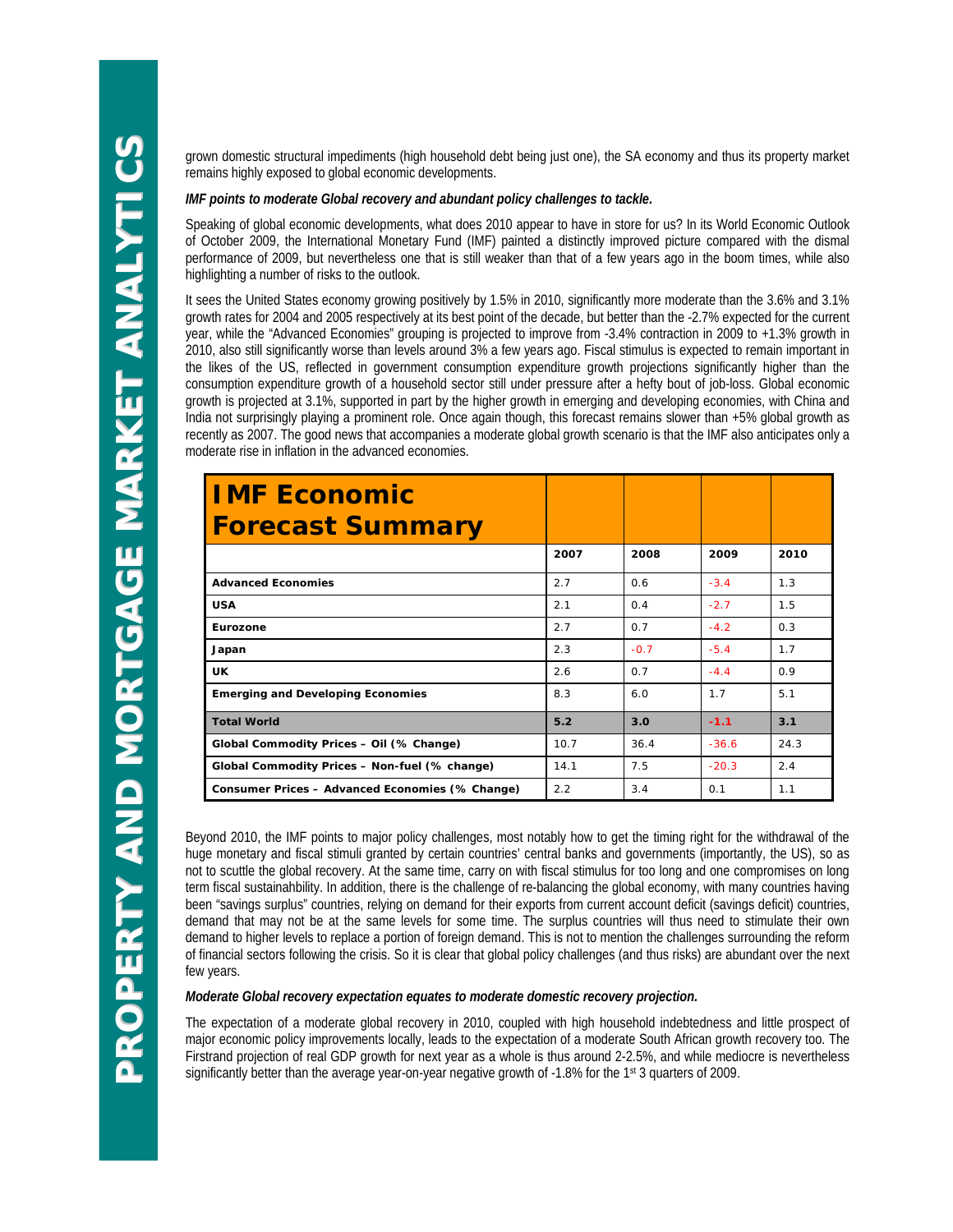And what of interest rates? Our view is that prime rate will stay rooted at 10.5% for a lengthy period until the 2<sup>nd</sup> half of 2010, starting to rise late in the year as global inflationary pressures mount, ending 2010 50 basis points up at 11%.

#### *Mild economic recovery - there's something in it for all property segments, but how quickly will the impact be felt?*

Despite warning against over-expectation, the improving economy brings something for both the residential and commercial components of property. Interest rates are driving mortgage-backed residential buying to higher levels, the slow turn of retail sales and manufacturing output for the better bodes well for the retail and industrial property sectors (industrial property performance strongly linked to manufacturing as well as the warehousing of manufactured goods), while a general economic growth improvement should normally see the demand for office space also rise. But what leads and what lags?



### *Residential Property appears to be leading the turnaround off a very low base*

Residential property looks to be leading the cycle as one would expect. Households make decisions more quickly than the commercial sector, and when interest rates come down demand for residential property starts to rise pretty soon, albeit not the most impressive of recoveries admittedly. While deeds data points towards year-on-year decline across all 4 major value bands, that year-on-year decline is diminishing, with volumes having started to grow positively on a month-on-month basis earlier in 2009.

The financial pressure that the household sector still faces to the present day serves to moderate the pace and magnitude of recovery, but has not managed to entirely offset the good work of interest rates in boosting demand. As a result, oversupplies appear to be gradually diminishing and house prices have headed back into national year-on-year inflation in November, for the 1st time in almost a year, to the tune of 2% as at November.

Assisting in slowly bringing the oversupply under control is a now sharp decline in building completions, down about 30% year-on-year in terms of square metreage for the 3rd quarter. The decline in building activity was arguably hastened by strong input cost inflation in 2006/07, which served to widen the gap between replacement cost and the value of existing house prices. This implied a diminishing ability of developers/contractors to bring competitively-priced stock to the market.



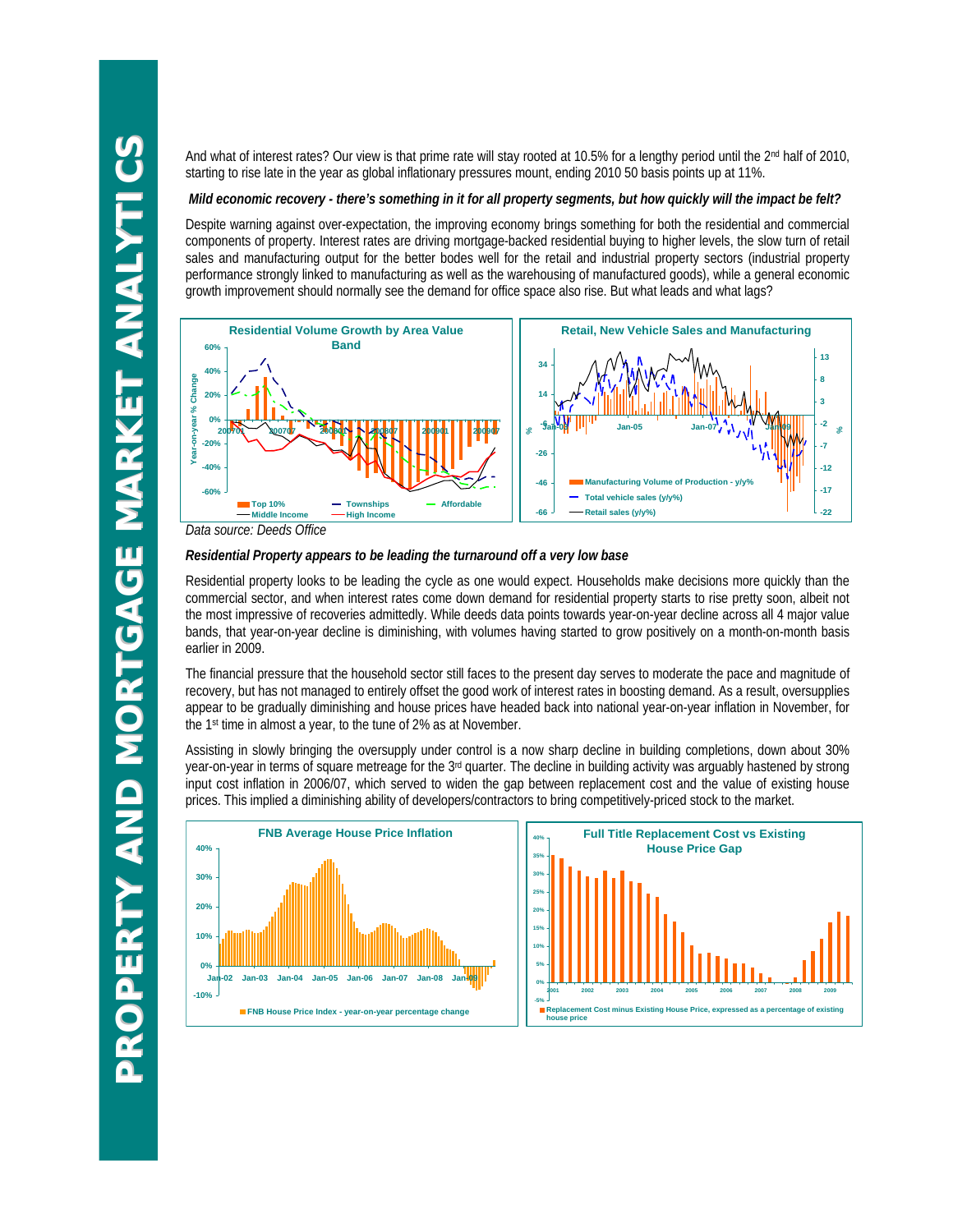#### **Commercial property seemingly behind residential property in the cycle,.......**

The commercial property sector has for long been seen as the sector holding up significantly better than the ailing residential sector, which had its best period in 2004 to early-2005. The truth is, though, that not all has been well in the commercial sector, which also (according to the IPD) had its best year of returns as far back as 2005. The "not well" part of this sector has, for some time been the retail sub-sector, which saw total returns peak in 2005, and since then has been on a sliding trend as oversupplies of retail space started to increase.

From peak returns of around 30% in 2005, total commercial property sector returns had slid to 13% for 2008, and with the full force of recession on the sector arguably only having been felt in 2009, it is likely that total returns for 2009 will be even lower. Indeed, the IPD reported a lowly total return for the Commercial Property sector of only 3.4% for the 6 months to June 2009, and like its residential counterpart at the time, capital growth was believed to be in negative territory.

Capitalisation rates (Cap rates) showed a mild rise from 2006 to about mid-2008, in tandem with a short term rate and long bond yield rise up until mid-2008. But thereafter, they predictably declined once more as long yields declined in anticipation of a lower inflation and interest rate era, with the World having slid into recession and the commodity price boom over.



*Data source: IPD Data source: Rode*

#### **…..with the retail property sub-segment having deteriorated steadily as oversupplies of space have mounted.**

Retail property is arguably in the worst state of the 3 main commercial property segments, with supply of new space having been driven too far by one of the country's biggest consumer booms, as well as by an important economic structural change in the form of the transformation of the townships from dormitory towns into more mixed use areas.

From returns in excess of 30% in 2005 (according to IPD figures), this sector's total returns had slumped to 11.1% in 2007. The slump was the combination of sharply slowing real retail sales, along with steady growth in square metres of new building space being completed.

The accompanying graph below shows one way of indicating new demand relative to supply of new space, using the ratio of real value of additional retail sales per year/square metre of new shopping space added in that year. As at 2004, the rampant growth in retail sales made it incredibly difficult for an oversupply to be created at that stage, despite building activity in the segment picking up steadily. In the region of R81,000's worth of new retail sale at 2000 prices was being done per additional square metre. In 2009, when we receive the 4<sup>th</sup> quarter statistics, this ratio will in all probability be far into negative territory, indicating new space completions far outstripping new retail sales, because retail sales have been been declining in real terms for some time.

Although looking to be slowing, 533,366 square metres worth of space reported as completed for the 1st three quarters of 2009 is significant, especially against the backdrop of year-on-year decline in real retail sales by -4.8% for the same period.

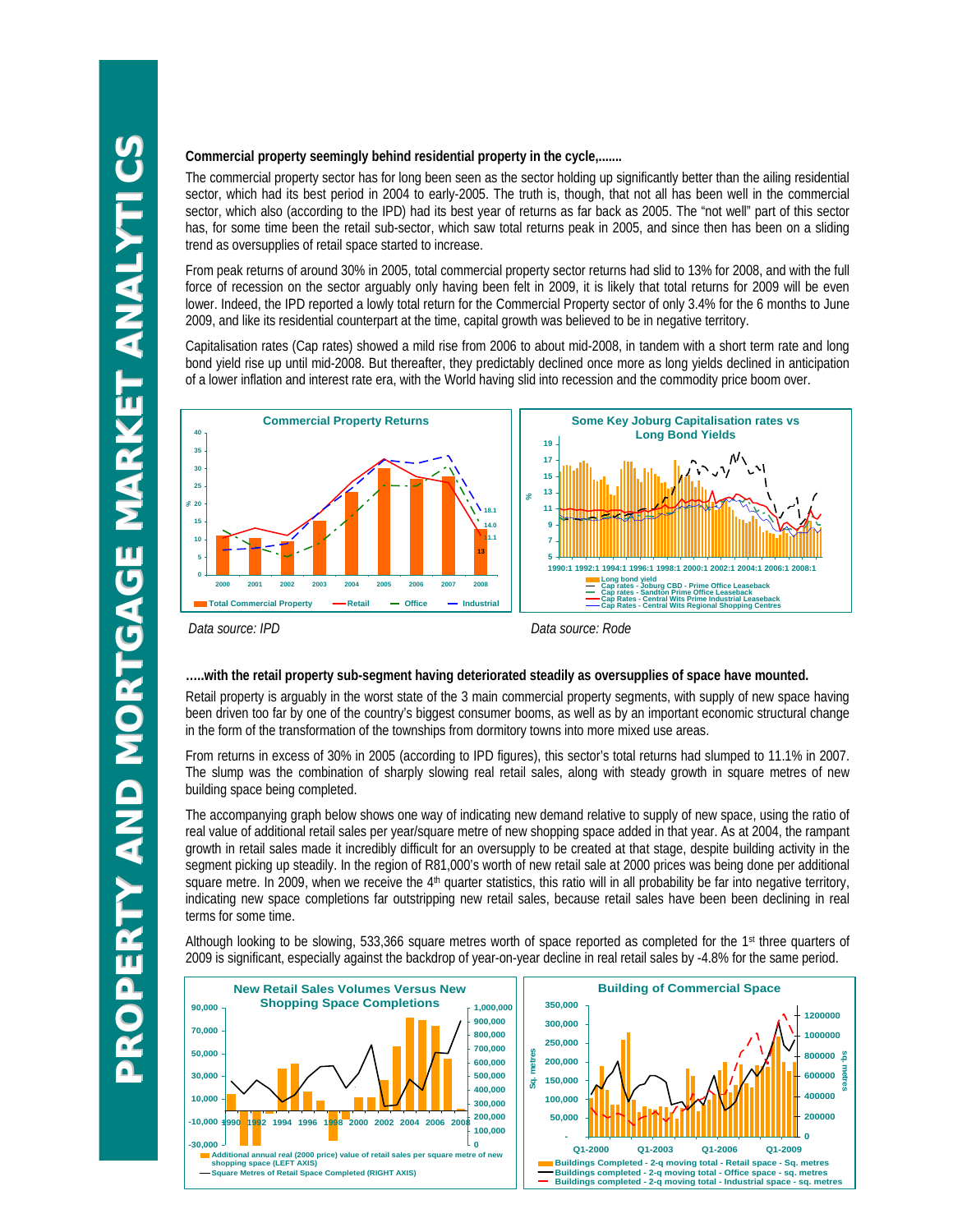#### **Even commercial property's two "star performing segments" have not escaped the global and local recession.**

The graph above relating to commercial building statistics shows both industrial and office space completions having increased dramatically from about 2004. This was in response to economic growth around 5% in earlier years of the decade. The industrial property sector has a strong link to manufacturing and warehousing of a variety of manufactured goods, in other words it is arguably the most exposed to a sharp global and local manufacturing output contraction.

Of the major sectors of the South African economy, manufacturing has been the hardest hit, being heavily exposed both to dwindling global export demand until not so long ago as well as to the local consumer goods slowdown, especially in the area of durable consumer goods. It therefore comes as little surprise to have seen Industrial Property Vacancy rates having ticked up since 2007, the year in which manufacturing production started to come under pressure while building completions remained strong.

Rising vacancy rates implies declining rental inflation, and the left hand graph below, which shows a national average rental inflation rate constructed from Rode data for 1000 sq.m industrial properties, indicates a sharp fall in average rental inflation on for SA's major industrial regions to low single-digit inflation from rates up near 25% in 2007.



*Raw data source: Rode* 

A similar trend is observed in the office property segment, with a broad rise in vacancy rates since 2008, but the major decentralised regions of the country suggest that vacancy rates have not yet reached problematically high levels, still being generally being in single-digit territory as at mid-year. Nevertheless, this rise in vacancy rates has been sufficient to bring about a general slowdown in rental inflation rates.



*Data source: Rode* 

#### **3. IN SUMMARY**

All major sectors of the property market have felt the impact of, firstly, a major global commodity price inflation surge and its resultant impact on interest rates up until 2008, and secondly, the impact of the recession that set in during the latter stage of 2008. Residential price growth had been broadly slowing since early-2005, leading the overall property cycle. By the 1st half of 2009, the FNB House Price Index was showing price deflation.